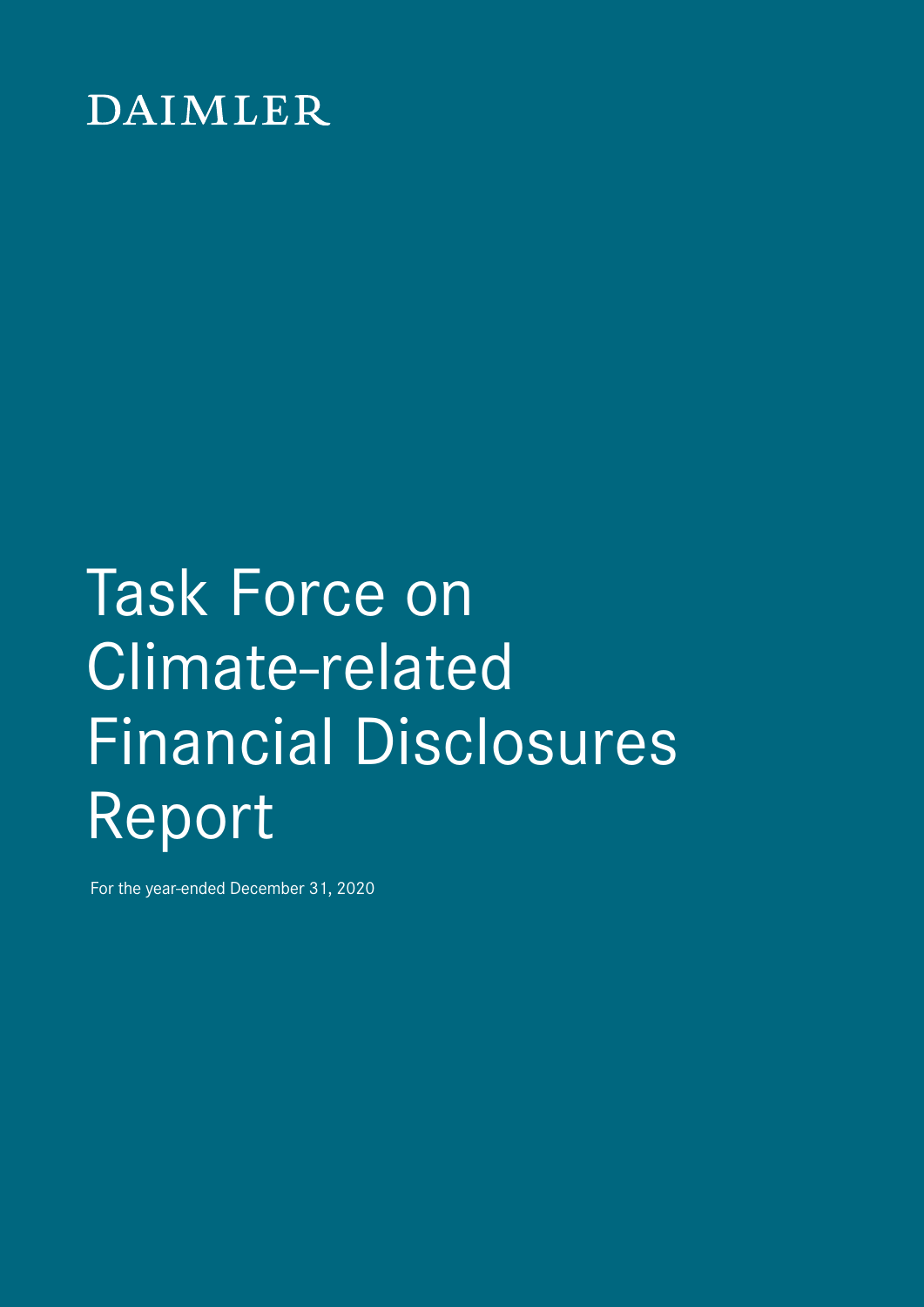Daimler AG is one of the world's most successful automotive companies. With its Mercedes-Benz Cars & Vans, Daimler Trucks & Buses and Daimler Mobility divisions, the Group is one of the leading global suppliers of premium and luxury cars and one of the world's largest manufacturer of commercial vehicles. Daimler Mobility offers financing, leasing, fleet management,

investments, insurance brokerage as well as innovative mobility services. The company is listed on the Frankfurt and Stuttgart stock exchanges (ticker symbol DAI). In 2020, the Group had a workforce of around 288,500 and sold 2.8 million vehicles. Group revenues amounted to €154.3 billion and Group EBIT to €6.6 billion.

#### **TCFD Recommendations**

| Key element                                                                                                                                                                                                                | Recommendation                                                                                                                                                     | Page           |
|----------------------------------------------------------------------------------------------------------------------------------------------------------------------------------------------------------------------------|--------------------------------------------------------------------------------------------------------------------------------------------------------------------|----------------|
| Governance                                                                                                                                                                                                                 | a) Describe the board's oversight of climate-related risks and opportunities.                                                                                      | $\overline{2}$ |
| Disclose the organization's governance<br>around climate-related risks and<br>opportunities.                                                                                                                               | b) Describe management's role in assessing and managing climate-related<br>risks and opportunities.                                                                | 3              |
| <b>Strategy</b><br>Disclose the actual and potential impacts<br>of climate-related risks and opportunities<br>on the organization's businesses, strategy,<br>and financial planning where such<br>information is material. | a) Describe the climate-related risks and opportunities the organization has<br>identified over the short, medium, and long term.                                  | 4              |
|                                                                                                                                                                                                                            | b) Describe the impact of climate-related risks and opportunities on the<br>organization's businesses, strategy, and financial planning.                           | 5              |
|                                                                                                                                                                                                                            | c) Describe the resilience of the organization's strategy, taking into<br>consideration different climate-related scenarios, including a 2°C or<br>lower scenario. | 6              |
| <b>Risk Management</b><br>Disclose how the organization identifies,<br>assesses, and manages climate-related<br>risks.                                                                                                     | a) Describe the organization's processes for identifying and assessing<br>climate-related risks.                                                                   | 7              |
|                                                                                                                                                                                                                            | b) Describe the organization's processes for managing climate-related risks.                                                                                       | 8              |
|                                                                                                                                                                                                                            | c) Describe how processes for identifying, assessing, and managing<br>climate-related risks are integrated into the organization's overall risk<br>management.     | 9              |
| <b>Metrics &amp; Targets</b>                                                                                                                                                                                               | a) Disclose the metrics used by the organization to assess climate-related risks                                                                                   | 10             |
| Disclose the metrics and targets<br>used to assess and manage relevant<br>climate-related risks and opportunities<br>where such information is material.                                                                   | and opportunities in line with its strategy and risk management process.                                                                                           |                |
|                                                                                                                                                                                                                            | b) Disclose Scope 1, Scope 2, and, if appropriate, Scope 3 greenhouse gas<br>(GHG) emissions, and the related risks.                                               | 10             |
|                                                                                                                                                                                                                            | c) Describe the targets used by the organization to manage climate-related<br>risks and opportunities and performance against targets.                             | 11             |

All data in this TCFD report is as of, or for the year-ended December 31, 2020 unless otherwise noted. References to Daimler's Sustainability Report 2020 will be available with its publication by March 29, 2021. References to the CDP Climate Change Questionnaire are related to the reporting year 2019.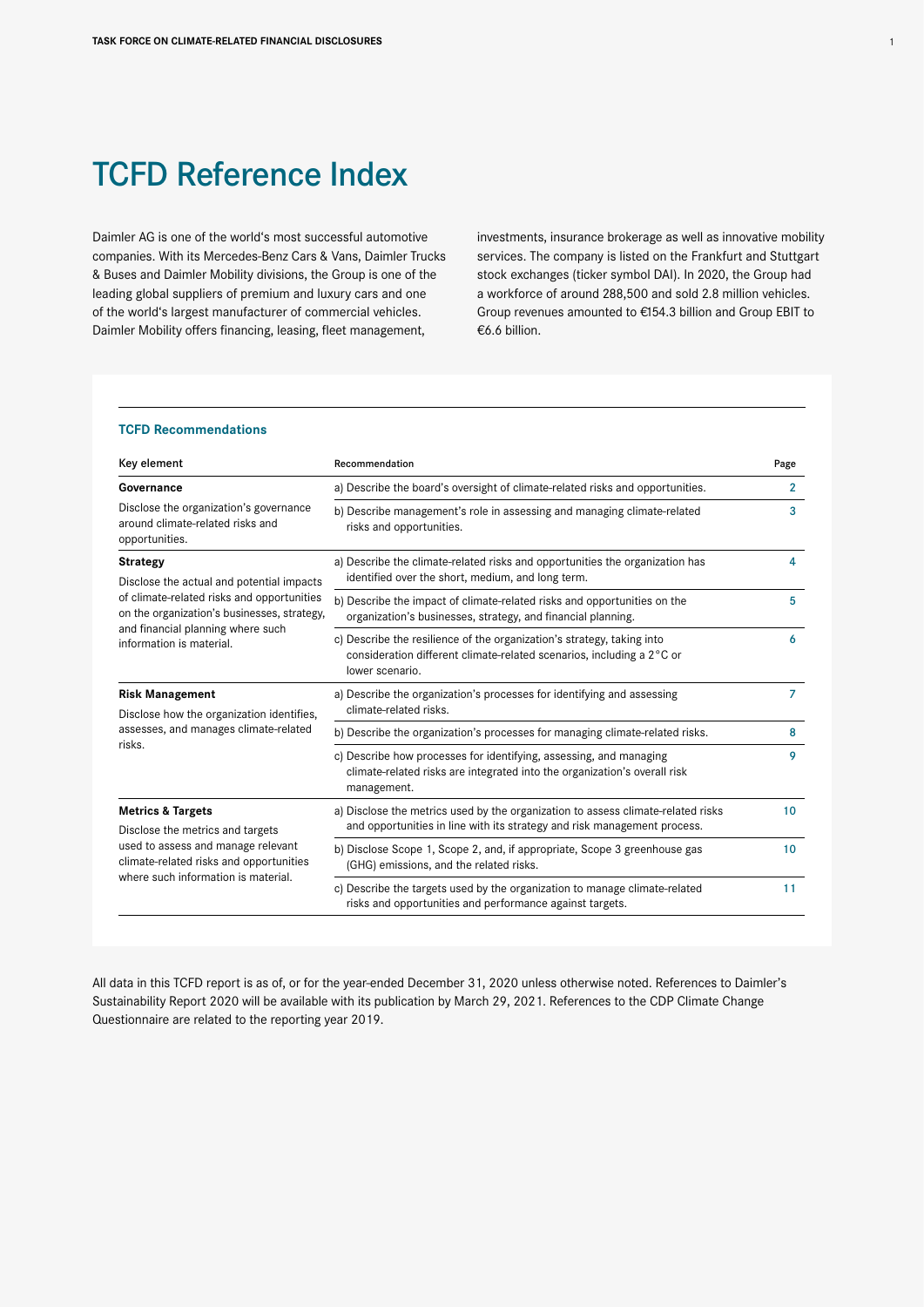### <span id="page-2-0"></span>Governance

#### **Disclose the organization's governance around climate-related risks and opportunities.**

#### a) Describe the board's oversight of climate-related risks and opportunities

One of our most important transformation targets is  $\mathrm{CO}_2^{}$  neutrality — and we have firmly embedded it in our sustainable business strategies. At Mercedes-Benz Cars it is expressed in our "Ambition 2039" and our "Electric First" strategy. At Daimler Trucks we have formulated a roadmap for  $\text{CO}_2$ -neutral transportation. In both of these cases, the sustainability-driven transformation of our business operations is so fundamental that it can be called a genuine lane change. Thus we are creating a new Daimler Group for this new age — one that is sustainably fascinating, sustainably climate-neutral, and sustainably profitable.

The Group Sustainability Board (GSB) is our central management body for all sustainability issues and reports to the Board of Management. The GSB is headed by Renata Jungo Brüngger (the Board of Management member responsible for Integrity and Legal Affairs) and Markus Schäfer (the Board of Management member responsible for Group Research; also Mercedes- Benz Cars Chief Operating Officer). Besides performing its other tasks, the GSB also monitors the progress made in the six areas of action defined in the sustainable business strategies. This progress is reported in the form of detailed scorecards that the GSB receives at least once a year. The operational work is done by the Sustainability Competence Office, which consists of representatives from the units managed by the two Co-chairs as well as additional representatives from Corporate Strategy and Corporate Communications.

The Board of Management also informs the Supervisory Board about our sustainability issues at regular meetings. In addition, there is close communication with our external Advisory Board for Integrity and Corporate Responsibility regarding the progress of the implementation of our sustainable business strategies.

Our corporate management is responsible for setting our strategic goals, including targets for reducing our  $\mathrm{CO}_2$  emissions, and for monitoring our progress toward them. The Product Steering Board (PSB) monitors the development of the car fleet's  $\mathrm{CO}_2$  emissions in markets where such emissions are regulated. It is also responsible for providing forecasts. In its evaluations, the PSB takes into account the increasing degree of vehicle electrification and the

changes that have been made to legal requirements, for example those related to the introduction of the new WLTP test procedure. The Board of Management then decides which measures need to be implemented. On the market side of the equation, price and volume control measures can also affect our ability to achieve our targets in the short term. For this reason, these measures are also discussed with the Board of Management within the framework of the regular reporting on the current state of  $\mathrm{CO}_2$  fleet compliance.

In addition, climate-related risks and opportunities are integrated into the Group-wide risk management process at Daimler. Via the segments, information for reporting to the Board of Management and Supervisory Board is passed on to Group Risk Management.

The Group Risk Management Committee (GRMC) is responsible for the continual improvement of the risk management system and for assessing its efficiency and effectiveness. The GRMC is composed of representatives of Accounting & Financial Reporting, the Legal department, Compliance, Technical Compliance, Corporate & Information Security and the members responsible for finance of the Boards of Management of Mercedes-Benz AG, Daimler Truck AG and Daimler Mobility AG; it is chaired by the Board of Management members of Daimler AG responsible Finance & Controlling / Daimler Mobility and for Integrity and Legal Affairs. The Internal Auditing department contributes material findings on the internal control and risk management system.

#### **References:**

CDP Climate Change Questionnaire: C1/ (C1.1b)

Annual Report 2020 –Non-Financial Declaration p.73

Annual Report 2020 – Risk and Opportunity Report p.115

Sustainability Report 2020 – Reporting | Sustainable Corporate Governance | SPURWECHSEL — We're changing lanes

Sustainability Report 2020 – Reporting | Sustainable Corporate Governance | How we are managing the Group sustainably

Sustainability Report 2020 – Reporting | Climate Protection & Air Quality | How we embed responsibility for more environmentally friendly vehicles in our organization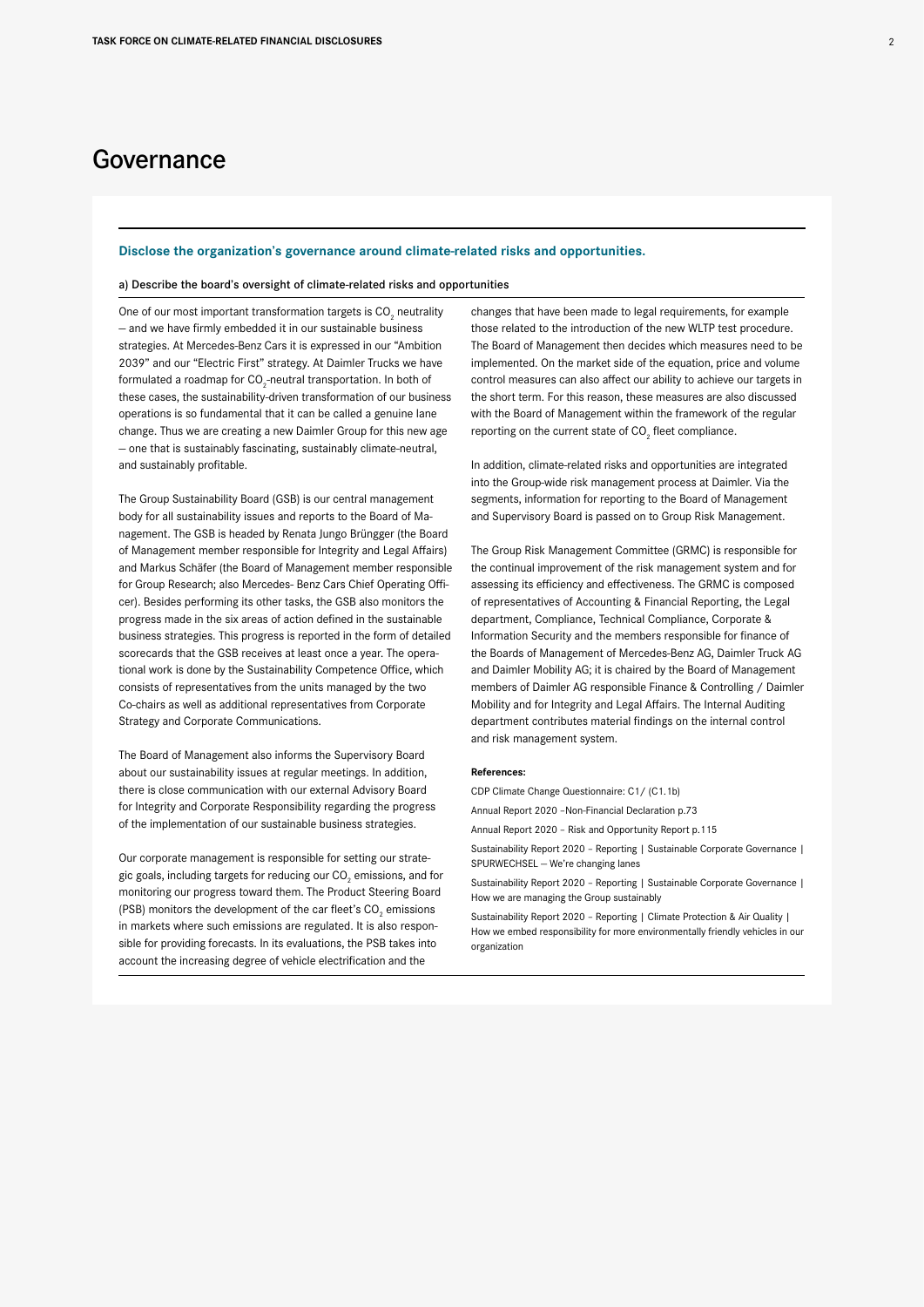#### <span id="page-3-0"></span>**Disclose the organization's governance around climate-related risks and opportunities.**

b) Describe management's role in assessing and managing climate-related risks and opportunities.

In our management approach to climate protection, we are pursuing the goals of our "Ambition 2039" in order to live up to our responsibility as signatories of the Paris Agreement on climate protection. We have defined the measures we need to take in order to reach these goals. We use internal and external performance reviews to evaluate how well we are implementing these measures. Internally, the specialist units check their progress several times a year. Externally, we commission an auditing company to audit selected goals and implementation measures. In addition, Mercedes-Benz AG has defined a concrete  $\text{CO}_2$  reduction pathway in line with the standards of the Science Based Targets Initiative (SBTI). The SBTI has confirmed that this pathway conforms to the Paris Agreement on climate protection.

The organizational embedding of risk and opportunity management takes place through the risk management organization established at the Group. Responsibility for operational risk management and for the risk management processes lies with the segments, corporate functions, organizational entities and companies. They report on the specific risks and opportunities to the next-higher level unit on a regular basis. Significant, unexpected risks must be reported on immediately. Through the segments, this information is passed on to Group Risk Management for reporting to the Board of Management and the Supervisory Board.

Climate-related risks and opportunities are integrated into the Group-wide risk management process at Daimler and are reported and described separately in internal reporting to the Board of Management and Supervisory Board.

The risk management system is intended to systematically and continually identify, assess, control, monitor and report on risks threatening the Daimler Group's existence and other material risks jeopardizing the Group's success, in order to support the achievement of corporate targets and to enhance risk awareness at the Group. The risk management system is integrated into the value-based management and planning system of the Daimler Group and is a fixed component of the overall planning, management and reporting process in the companies, segments and corporate functions.

The opportunity management system at the Daimler Group is based on the risk management system. The objective of opportunity management is to recognize the possible opportunities arising in business activities as a result of positive developments at an early stage, and to use them in the best possible way for the Group by taking appropriate measures. By taking advantage of opportunities, planned targets should be met or exceeded. Opportunity management considers relevant and realizable opportunities that have not yet been included in any planning.

#### **References:**

CDP Climate Change Questionnaire:

C1 / (C1.2) / (C1.2a) C2 / (C2.2) / (C2.2a)

Annual Report 2020 – Risk and Opportunity Report p.114, 115

Sustainability Report 2020 – Reporting | Climate Protection & Air Quality | How we assess the effectiveness of our management approach

Sustainability Report 2020 - Reporting | Sustainable Corporate Governance | Financial and non-financial performance indicators are managed Group-wide Sustainability Report 2020 – Reporting | Sustainable Corporate Governance | Sustainability-related risks and opportunities are a fixed component of the Group-wide planning, controlling, and reporting process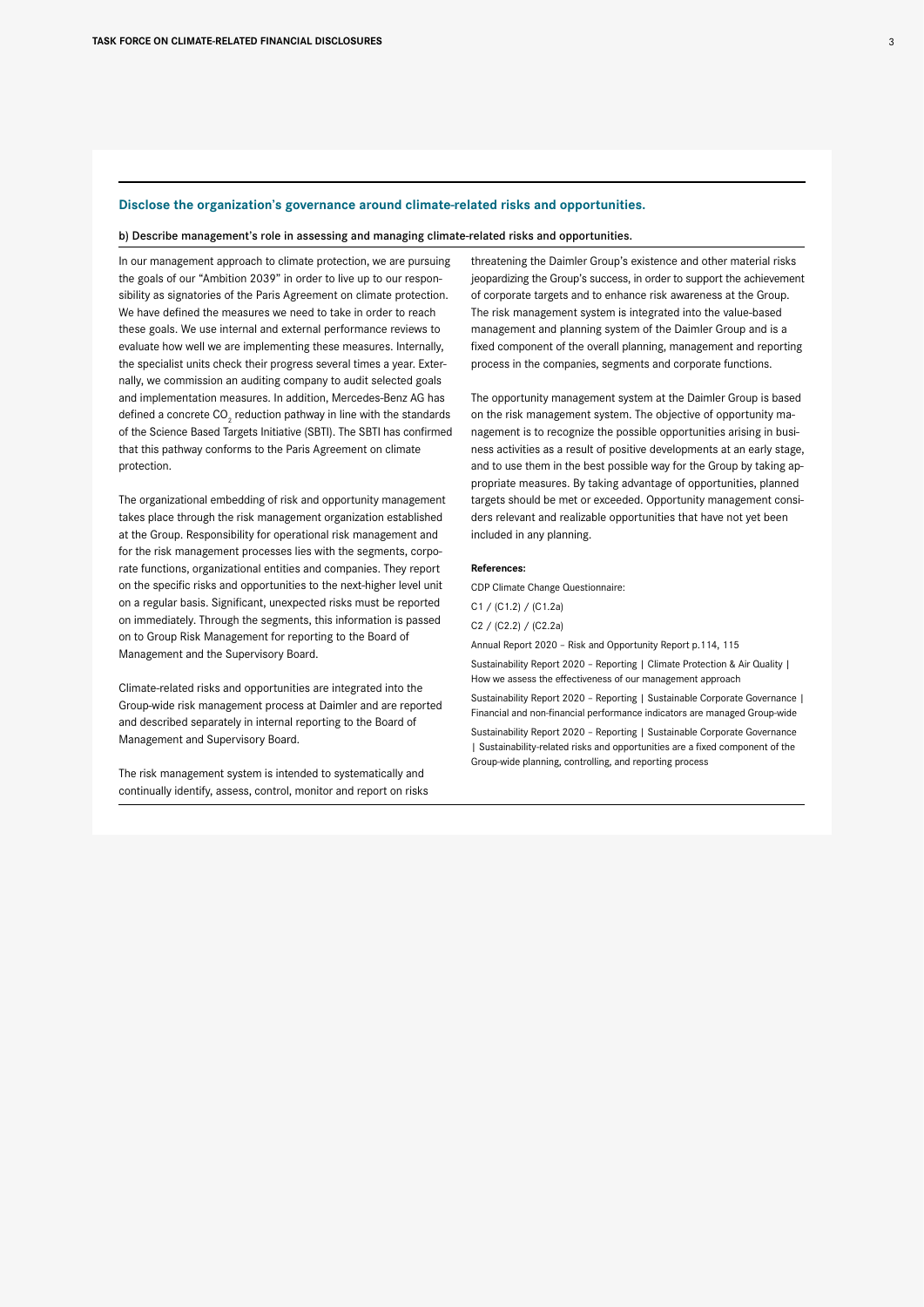## <span id="page-4-0"></span>Strategy

**Disclose the actual and potential impacts of climate-related risks and opportunities on the organization's businesses, strategy, and financial planning where such information is material.**

a) Describe the climate-related risks and opportunities the organization has identified over the short, medium, and long term.

The Daimler Group is exposed to a large number of risks that are directly linked with the business activities of Daimler AG and its subsidiaries or which result from external influences. A risk is understood as the danger that events, developments or actions will prevent the Group or one of its segments from achieving its targets. This includes financial and non-financial risks. At the same time, it is important to identify opportunities in order to safeguard and enhance the competitiveness of the Daimler Group. An opportunity is understood as the possibility due to events, developments or actions to safeguard or to surpass the planned targets of the Group or of a segment.

In order to identify business risks and opportunities at an early stage and to assess and manage them actively, effective management and control systems, which have been brought together in an overall risk and opportunity management system, are applied. Risks and opportunities are not offset.

Sustainability aspects and climate-related risks and opportunities are integrated into the Group-wide risk management process at Daimler. They are understood to be conditions, events, or developments involving environmental, social or governance factors (ESG), the occurrence of which may have an actual or potential impact on the Daimler Group's profitability, cash flows and financial position, as well as on its reputation. ESG-related risks and opportunities that are very likely to have a serious negative impact on non-financial aspects in accordance with the CSR Directive Implementation Act (CSR-RUG) can be found in the respective categories of the Risk and Opportunity Report according to their cause. Furthermore, Daimler follows the recommendations of the Task Force on Climate-related Financial Disclosures (TCFD) with regard to climate-related risks and opportunities.

In the context of the planning, risks and opportunities are considered with an observation period of up to five years. The reporting of risks and opportunities in the Management Report generally relates to a period of one year.

Climate-related risks and opportunities can be found in the respective categories of the risk and opportunity report according to their cause. Examples include risks from legal and political framework conditions to reduce emissions and consumption levels, or risks and opportunities from shareholdings and cooperations for mobility solutions or electric mobility.

Many countries and regions have already implemented stricter regulations to reduce vehicles' emissions and fuel consumption or are currently preparing such laws. They relate, for example, to the

environmental impact of vehicles, including limits on noise emissions, as well as pollutants from the emissions caused by production facilities. Non-compliance with regulations applicable in the various regions might result in significant penalties and reputational harm, and might even mean that vehicles could not or could no longer be registered in the relevant markets. This also includes risks from ongoing activities relating to legislation on Real Driving Emissions (RDE). In addition, the risk exists that vehicles already in the markets will have to be reworked. The cost of compliance with these regulations is significant, especially for conventional engines.

Mercedes-Benz Cars & Vans faces the described risks with respect to regulations on mandatory targets for the average fleet fuel consumption and  $CO_2$  emissions of new vehicles. Especially in the markets of China, Europe and the United States, Daimler gives these targets due consideration in its product planning. The increasingly ambitious targets require significant proportions of actual unit sales of plug-in hybrids and cars with other types of electric drive. The ambitious statutory requirements will be difficult to fulfill in some countries. The market success of alternative drive systems is greatly influenced not only by customer acceptance but also by regional market conditions such as the battery-charging infrastructure and state support.

Strict regulations for the reduction of vehicles' emissions and fuel consumption also create potential risks for Daimler Trucks & Buses, because it will be difficult to fulfill the strict statutory requirements in some countries. Above all, this applies to the markets of Japan, the United States, China and Europe. The ambitious targets, especially in Europe, cannot be achieved solely with conventional technology. Daimler Trucks & Buses will therefore have to apply the latest technologies in order to fulfill these requirements. Achieving the 2025 target will require significant proportions of battery-electric trucks or other electrified drive systems in the actual market, which may only be achievable at higher costs.

#### **References:**

CDP Climate Change Questionnaire: C2 / (C2.1) C2 / (C2.2) / (C2.2a) C2 / (C2.3) / (C2.3a) C2 / (C2.4) / (C2.4a) Annual Report 2020 – Risk and Opportunity Report p.114, 115, 119, 121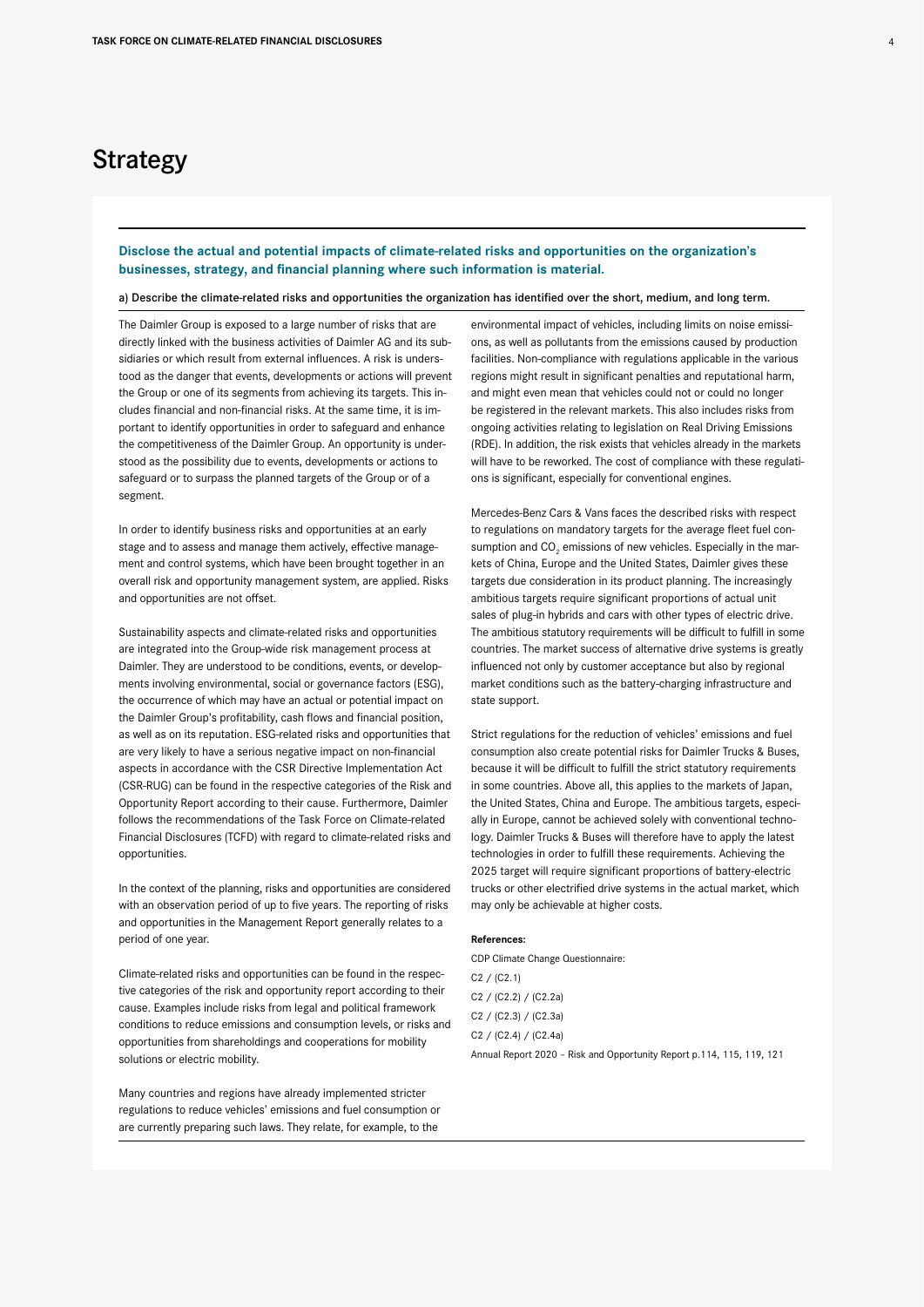#### <span id="page-5-0"></span>**Disclose the actual and potential impacts of climate-related risks and opportunities on the organization's businesses, strategy, and financial planning where such information is material.**

b) Describe the impact of climate-related risks and opportunities on the organization's businesses, strategy, and financial planning.

Approximately one fifth of all greenhouse gas emissions in Europe are produced as a result of the transport of people and goods on streets and roads — and that share is rising. We are taking deliberate measures to counteract this trend and have made climate protection a core element of our business strategy.

For us, the Paris Agreement represents more than just an obligation, as our commitment to its targets stems from our fundamental convictions. We therefore believe that it is our mission to develop technical innovations that will lead to  $\mathsf{CO}_2$ -neutral mobility around the world.

We are developing all-electric and electrified model variants for all of our vehicle models — from cars and vans to trucks and buses. Our development focus is battery-electric mobility for cars and allelectric drive systems with batteries or fuel cells for trucks and buses. The Product Steering Board (PSB) is responsible for monitoring the development of the CO<sub>2</sub> emissions of the car fleet in markets in which such emissions are regulated. It is also responsible for providing forecasts. In its evaluations, the PSB takes into account the increasing degree of vehicle electrification and the changes that have been made to legal requirements, for example those related to the introduction of the new WLTP (Worldwide Harmonized Light Vehicles Test Procedure). The Board of Management then decides which measures need to be implemented. On the market side of the equation, price and volume control measures can also affect our ability to achieve our targets over the short term. For this reason, such measures are discussed with the Board of Management within the framework of its regular reporting on the current state of  $\mathrm{CO}_2^{\phantom{\dag}}$  fleet compliance.

Sustainability means harmonizing economic, ecological and social objectives. Daimler is committed to the United Nations' Sustainable Development Goals and to the Paris Agreement on climate change. For our company, sustainability means permanently creating value for all stakeholders: customers, employees, investors, business partners and society as a whole. For us, sustainability is not an isolated area where we take action, but an integral part of our corporate strategy. In line with this approach, we work to achieve  $\mathrm{CO}_2$ -neutral mobility by 2039, reduce our resource consumption despite growth, implement measures that increase safety on the road, continue to utilize data responsibly, and assume responsibility for upholding human rights along the entire value chain.

Our "Ambition 2039" strategy for Mercedes-Benz Cars clearly demonstrates our commitment to climate protection. Our goal here is to become  $\mathrm{CO}_2$ -neutral by 2039. More specifically, this means we plan to achieve CO<sub>2</sub>-neutral production at our own car plants from 2022, have plug-in hybrids and all-electric drive systems account for more than 50% of our portfolio by 2030, and offer a CO<sub>2</sub>-neutral new car fleet to our customers within less than three product life cycles. An example of this is the new Factory 56 at the Sindelfingen

plant. This facility, whose first series-production model is the new S-Class, consumes less energy than previous vehicle assembly operations for comparable model series and has a  $\mathrm{CO}_2$ -neutral footprint. Among other things, this is made possible by the facility's energy concept, which includes a photovoltaic system, a direct-current network, and energy storage devices made of reused vehicle batteries. A holistic view of the CO<sub>2</sub>-reduction issue also needs to take the recycling of raw materials into account. After all, we also want to drive forward the implementation of our climate neutrality objective at our suppliers and partners.

At Mercedes-Benz Vans we have set ourselves the goal of making the new vehicle fleet of our vans for private use  $\mathrm{CO}_2$ -neutral for their entire life cycle by 2039. For commercially used vans, the goal is to offer only new vehicles that are  $\mathrm{CO}_2$ -neutral in driving operation ("tank-to-wheel") in the triad markets of Europe, Japan and North America by 2039. Production operations at the Mercedes-Benz Vans plants are scheduled to become  $CO_2$ -neutral by 2022.

On its path to achieving  $\mathrm{CO}_2$ -neutral transportation, Daimler Trucks & Buses aims to offer only new vehicles that are  $\mathrm{CO}_2$ -neutral in driving operation ("tank-to-wheel") in the triad markets of Europe, Japan and North America by 2039. We intend to offer series-produced trucks and buses with battery-electric drive systems in the main sales regions Europe, the United States and Japan by 2022. In the second half of the 2020s, Daimler Trucks & Buses intends to supplement its portfolio of series-produced vehicles by adding fuel cellpowered electric trucks. In cooperation with the Volvo Group we will drive forward the series-ready development, production and marketing of fuel-cell systems for use in heavy-duty commercial vehicles and other fields of application. Plans also call for all Daimler Trucks & Buses plants in Europe to be  $CO_2$ -neutral by 2022.

Daimler Mobility's sustainability efforts are focusing on avoiding and reducing CO<sub>2</sub> emissions as well as on collecting knowledge and promoting employee involvement. The aim is to become climate-neutral by the end of 2022 — not only in administrative departments but at all locations. New leasing and financing offers will explicitly serve to promote the sale of electric vehicles at the divisions.

The issue of the first green bond has further accelerated our development of CO<sub>2</sub>-neutral technologies and services. The proceeds from this bond are used exclusively to fund green projects. In this way, our financing activities are also helping to transform us into a carbon-free company and make our industry  $CO_2$ -neutral.

We will continue to invest heavily in the attractiveness and future viability of our product range and production processes in 2021. This applies in particular to the increasing electrification of our product portfolio and to the digital connectivity of our products and processes along the entire value chain.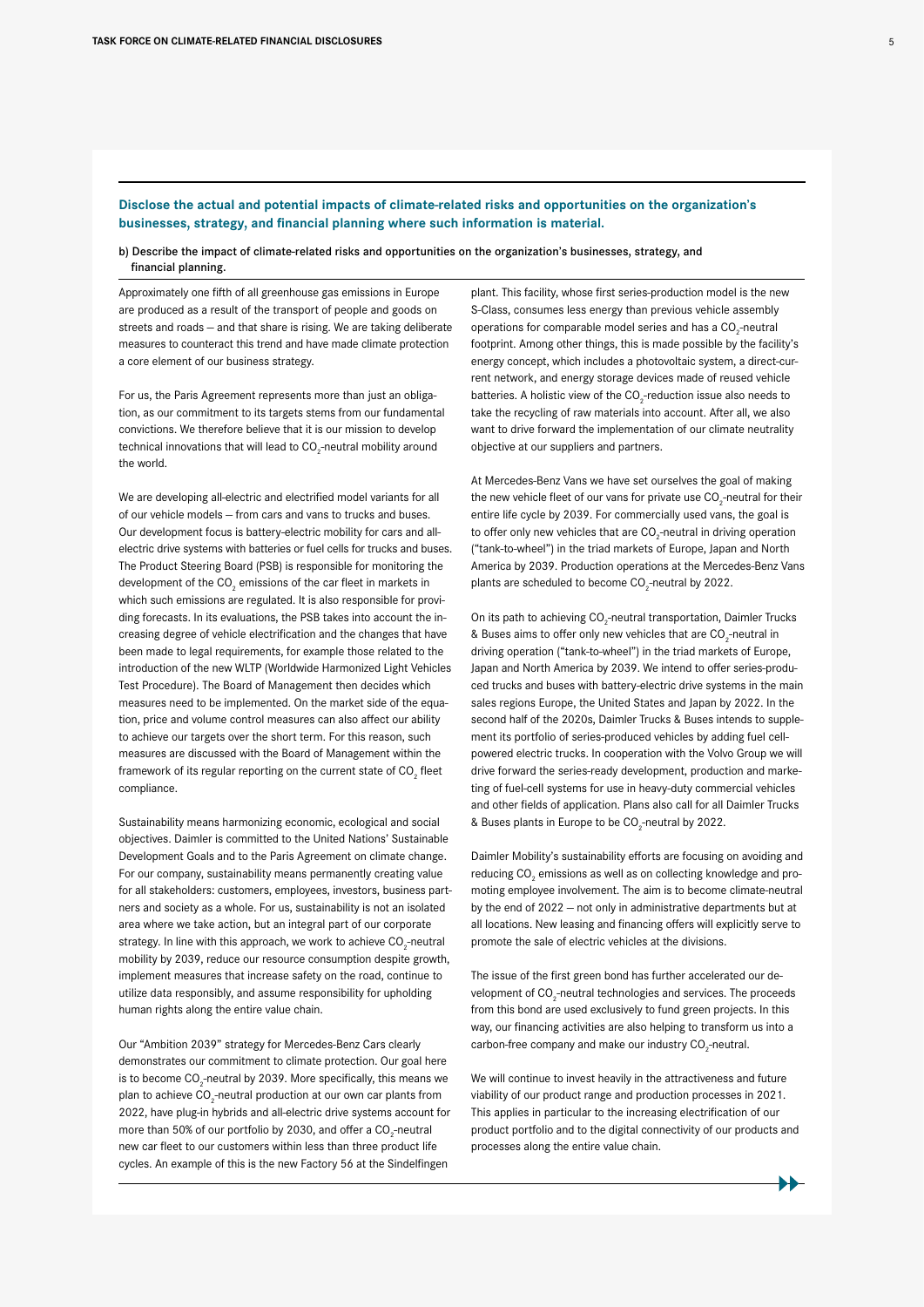#### <span id="page-6-0"></span>**Disclose the actual and potential impacts of climate-related risks and opportunities on the organization's businesses, strategy, and financial planning where such information is material.**

Our ambitious  $\mathsf{CO}_2$  targets set out in "Ambition 2039" continue to necessitate high investments in electric mobility and far-reaching structural adjustments. Only in this way will we be able to play a leading role in the transformation to a  $\mathrm{CO}_2$ -neutral future. In order to successfully master these challenges, we will push forward with our measures to improve cost efficiency and implement our strategic initiatives. Achieving appropriate returns and a sound cash flow have absolute priority along this path.

#### **References:**

CDP Climate Change Questionnaire: C2 / (C2.3a) C2 / (C2.4a) C3 / (C3.1) / (C3.1a) / (C3.1c) / (C3.1d) Annual Report 2020 – Objectives and Strategy p. 26, 27 Annual Report 2020 – Non-Financial Declaration p. 76 Annual Report 2020 – Outlook p. 134

#### c) Describe the resilience of the organization's strategy, taking into consideration different climate-related scenarios, including a 2°C or lower scenario.

In our management approach to climate protection, we are pursuing the goals of our "Ambition 2039" in order to live up to our responsibility as signatories of the Paris Agreement on climate protection. We have defined the measures we need to take in order to reach these goals. We use internal and external performance reviews to evaluate how well we are implementing these measures. Internally, the specialist units check their progress several times a year. Externally, we commission an auditing company to audit selected goals and implementation measures. In addition, Mercedes-Benz AG has defined a concrete  $\text{CO}_2$  reduction pathway in line with the standards of the Science Based Targets Initiative (SBTI). The SBTI has confirmed that this pathway conforms to the Paris Agreement on climate protection.

We are striving to reduce the CO<sub>2</sub> emissions at our Mercedes-Benz Cars & Vans plants (Scope 1 and 2) by 50% relative to the reference year 2018 by 2030. This production-related reduction target is in line with current scientific findings given a maximum global warming of 1.5 degrees.

By 2030, we also plan to reduce the greenhouse gas emissions of the new vehicle fleet during the vehicle use phase ("well-to-wheel") by more than 40% as compared to 2018.

These targets have been confirmed by the Science Based Targets Initiative.

Daimler is currently working with various future scenarios for the period up until 2039 in order to model its approach over time. Forecasts regarding 2039 depend on different factors, including customer demand patterns, political conditions, infrastructure development, and  $CO<sub>2</sub>$  pricing.

#### **References:**

CDP Climate Change Questionnaire:

C3 / (C3.1a) / (C3.1b)

Annual Report 2020 – Non-Financial Declaration p. 76

Sustainability Report 2020 – Reporting | Climate Protection & Air Quality | How we assess the effectiveness of our management approach

Sustainability Report 2020 – Reporting | Climate Protection & Air Quality | How we make our production more environmentally and climate-friendly

[daimler.com/magazine/sustainability/co2-emissions-footprint-zero.html](https://www.daimler.com/magazine/sustainability/co2-emissions-footprint-zero.html) [media.daimler.com/marsMediaSite/ko/en/44955263](https://media.daimler.com/marsMediaSite/ko/en/44955263)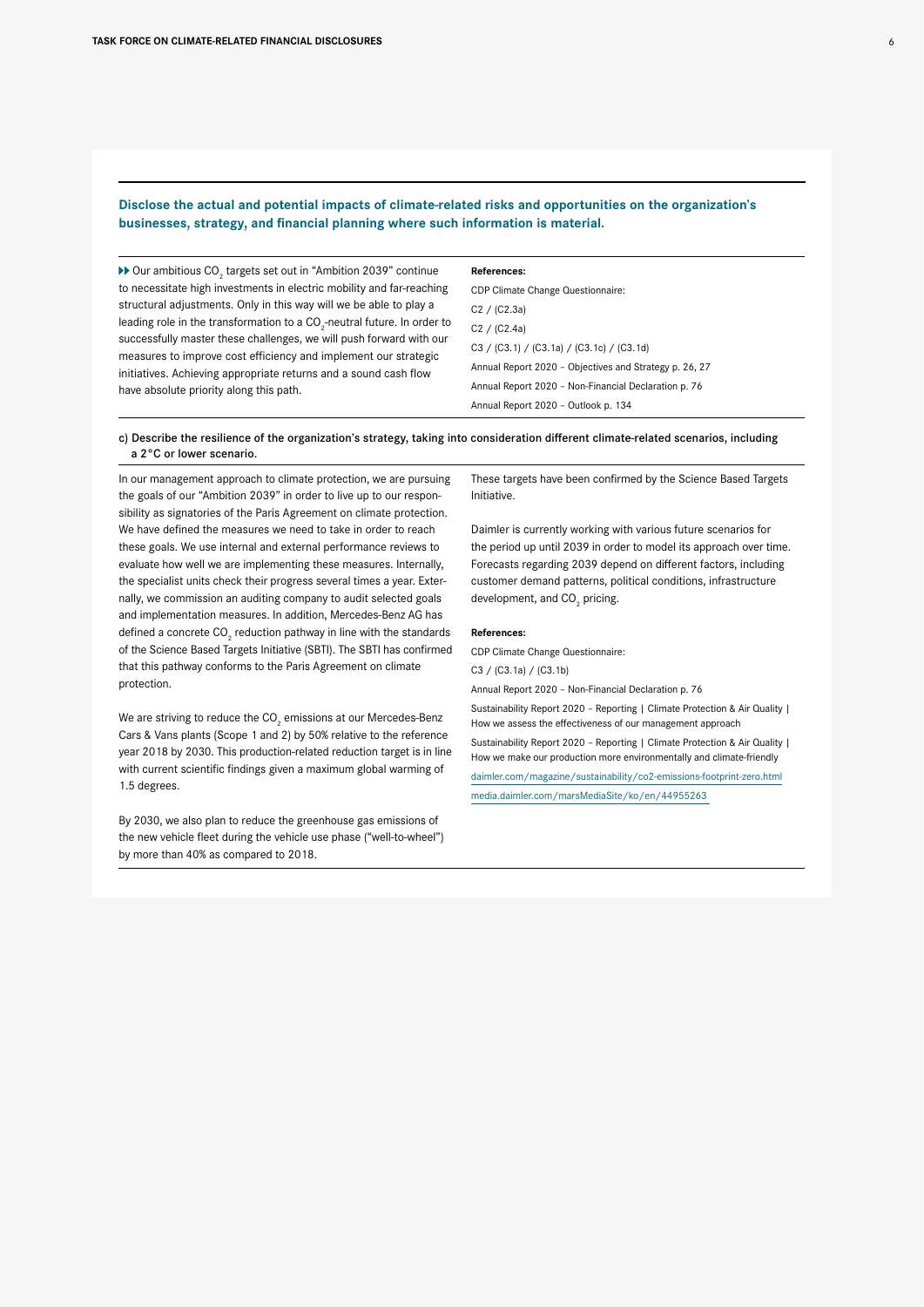## <span id="page-7-0"></span>Risk Management

#### **Disclose how the organization identifies, assesses, and manages climate-related risks.**

a) Describe the organization's processes for identifying and assessing climate-related risks.

Climate-related risks and opportunities are integrated into the Groupwide risk management process at Daimler and are reported and described separately in internal reporting to the Board of Management and Supervisory Board.

The Daimler Group is exposed to a large number of risks that are directly linked with the business activities of Daimler AG and its subsidiaries or which result from external influences. A risk is understood as the danger that events, developments or actions will prevent the Group or one of its segments from achieving its targets. This includes financial and non-financial risks. At the same time, it is important to identify opportunities in order to safeguard and enhance the competitiveness of the Daimler Group. An opportunity is understood as the possibility due to events, developments or actions to safeguard or to surpass the planned targets of the Group or of a segment.

In order to identify business risks and opportunities at an early stage and to assess and manage them actively, effective management and control systems, which have been brought together in an overall risk and opportunity management system, are applied. Risks and opportunities are not offset.

Sustainability aspects are integrated into the Group-wide risk management process at Daimler. They are understood to be conditions, events, or developments involving environmental, social or governance factors (ESG), the occurrence of which may have an actual or potential impact on the Daimler Group's profitability, cash flows and financial position, as well as on its reputation. ESG-related risks and opportunities that are very likely to have a serious negative impact on non-financial aspects in accordance with the CSR Directive Implementation Act (CSR-RUG) can be found in the respective categories of the Risk and Opportunity Report according to their cause. Furthermore, Daimler follows the recommendations of the Task Force on Climate-related Financial Disclosures (TCFD) with regard to climate-related risks and opportunities.

Risk and opportunity management is a firm component of the Groupwide planning, controlling and reporting process. It is designed to support the sustained achievement of corporate targets and to ensure risk awareness at the Group. Sustainability aspects are integrated into the Group-wide risk management process at Daimler. They are understood as conditions, events or developments involving environmental, social or governance factors (ESG), the occurrence of which may have an actual or potential impact on the Daimler Group's profitability, cash flows and financial position, as well as on its reputation.

Circumstances categorized as environmental issues include CO<sub>2</sub> emissions, extreme weather events, waste prevention, and recycling. Labor law standards, product safety, product liability, and suppliers' compliance with labor law standards are examples of circumstances categorized as social issues. The area of corporate governance is concerned with matters such as honesty in tax affairs, measures taken to prevent corruption, and ensuring data protection.

ESG-related risks and opportunities can be found in the respective categories of the Risk and Opportunity Report according to their cause.

Daimler follows the recommendations of the Task Force on Climaterelated Financial Disclosures (TCFD) with regard to climate-related risks and opportunities.

In addition, legal risks or social violations by partners and suppliers can have a negative influence on the reputation of the Daimler Group, on the environment and on the employees of partner companies and suppliers. As one of the basic principles of corporate activity, Daimler therefore pays particular attention to compliance with legal and ethical rules – also when selecting partners and suppliers.

Local risk management plays a key role at our locations with regard to environmental and occupational safety risks. In order to identify and address local labor protection and environmental risks, we operate an Environmental & Safety Risk Management system at our Group-owned production facilities. By means of this system we regularly assess the extent to which we have fulfilled our due diligence obligations. We do this by visiting each location approximately every five years and using a standardized process to find out whether our corporate policies regarding environmental protection and in the area of health and occupational protection have been duly implemented.

#### **References:**

CDP Climate Change Questionnaire: C2 / (C2.1) C2 / (C2.2) / (C2.2a) Annual Report 2020 – Non-Financial Declaration p. 74 Annual Report 2020 – Risk and Opportunity Report p. 114, 115

Sustainability Report 2020 – Reporting | Sustainable Corporate Governance | Sustainability-related risks and opportunities are a fixed component of the Group-wide planning, controlling, and reporting process

Sustainability Report 2020 – Reporting | Sustainable Corporate Governance | Managing environmental and occupational safety risks at the local level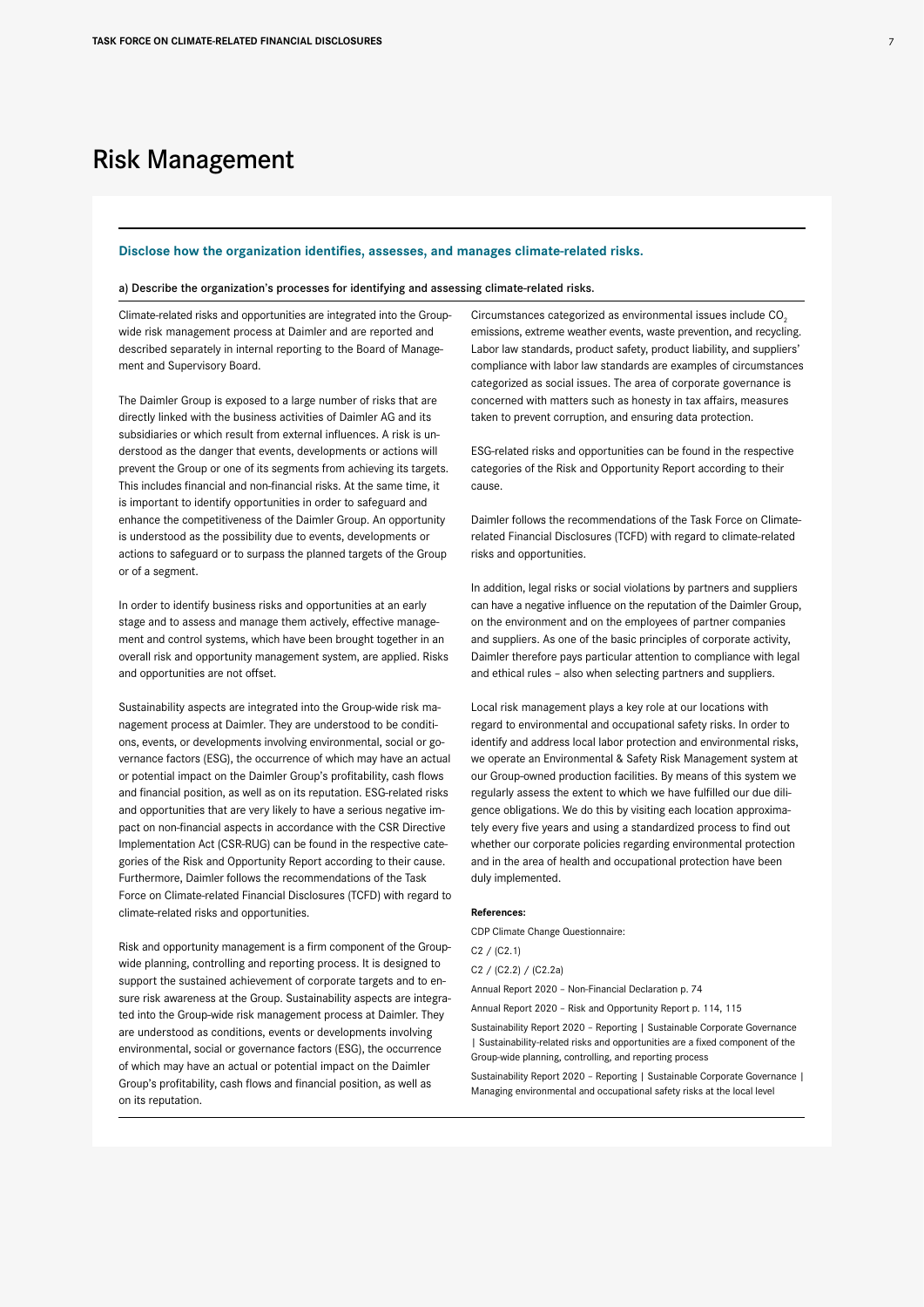#### <span id="page-8-0"></span>**Disclose how the organization identifies, assesses, and manages climate-related risks.**

b) Describe the organization's processes for managing climate-related risks.

Climate-related risks and opportunities are integrated into the Group-wide risk management process at Daimler.

The employees responsible for risk management have the task of defining measures and, if necessary, initiating such measures to avoid, reduce or protect the Group against risks. Within the context of opportunity management, measures are to be taken with which opportunities can be seized, improved and (fully or partially) realized. The cost-effectiveness of a measure is assessed before its implementation. The possible impact and probability of occurrence of all risks and opportunities of the individual entities and the related measures that have been initiated are continually monitored. The management activities take place at the level of the segments based on individual risks and opportunities. As the parent company of the Daimler Group, Daimler AG monitors implementation by the segments as part of its regulatory, legal, and compliance functions.

Our corporate management is responsible for setting our strategic goals, including targets for reducing our  $\mathrm{CO}_2$  emissions, and for monitoring our progress toward them. The Product Steering Board (PSB) monitors the development of the car fleet's  $\mathrm{CO}_2$  emissions in markets where such emissions are regulated. It is also responsible for providing forecasts. In its evaluations, the PSB takes into account the increasing degree of vehicle electrification and the changes that have been made to legal requirements, for example those related to the introduction of the new WLTP test procedure. The Board of Management then decides which measures need to be implemented. On the market side of the equation, price and volume control measures can also affect our ability to achieve our targets in the short term. For this reason, these measures are also discussed with the Board of Management within the framework of the regular reporting on the current state of  $\mathrm{CO}_2$  fleet compliance.

At Mercedes-Benz AG, an interdisciplinary team consisting of environmental experts, buyers, developers, logistics specialists, production specialists, strategists, and sales experts monitor and manage  $\mathrm{CO}_2$  emissions in order to reach the goal of having a  $\mathrm{CO}_2$ -neutral new-car fleet by 2039.

The environmental and climate protection measures at our production locations are controlled and coordinated across business units by three regional committees (Germany/Europe, North and South America, and Asia) that are supervised by the Board of Management as a whole. These committees enable our experts in these theme fields to create networks linking companies and plants and serve to

develop globally accepted standards and procedures. Their mission is to continuously improve our environmental and climate protection performance by developing standards, sharing tried and tested as well as innovative processes, and communicating our environmental goals.

We take the pollutant emissions of our vehicles into consideration at an early stage of the development process, and we embed the corresponding specifications in the documentation of this process. These specifications define particular characteristics and target values — for pollutant emissions, for example — that must be achieved for every vehicle model and every engine variant. We also use these target values to assess the milestones we reach in the course of product development. To do that, we compare the current status of a project with the target values and take corrective measures if necessary.

We regularly check compliance with the internal and external environmental protection requirements and the plants' reporting obligations as part of the environmental management activities at our production facilities. Among other things, we check to see whether the plants' operations are in compliance with the laws regarding airborne emissions. In the event of any incidents relevant to environmental protection occurring, we document them and take all necessary measures to eliminate possible damage. The effectiveness of the management systems is monitored by external auditors as part of the certification process (ISO 14001, EMAS), as well as by internal environmental risk assessments (environmental due diligence process).

#### **References:**

CDP Climate Change Questionnaire:

C2 / (C2.1)

C2 / (C2.2)

Annual Report 2020 – Risk and Opportunity Report p. 115

Sustainability Report 2020 – Reporting | Climate Action & Air Quality | How we embed responsibility for more environmentally friendly vehicles in our organization

Sustainability Report 2020 – Reporting | Climate Action & Air Quality | Reaching  $\mathsf{CO}_2$  neutrality as a team

Sustainability Report 2020 – Reporting | Climate Action & Air Quality | How we make our production more environmentally and climate-friendly

Sustainability Report 2020 – Reporting | Climate Action & Air Quality | How we assess the effectiveness of our management approach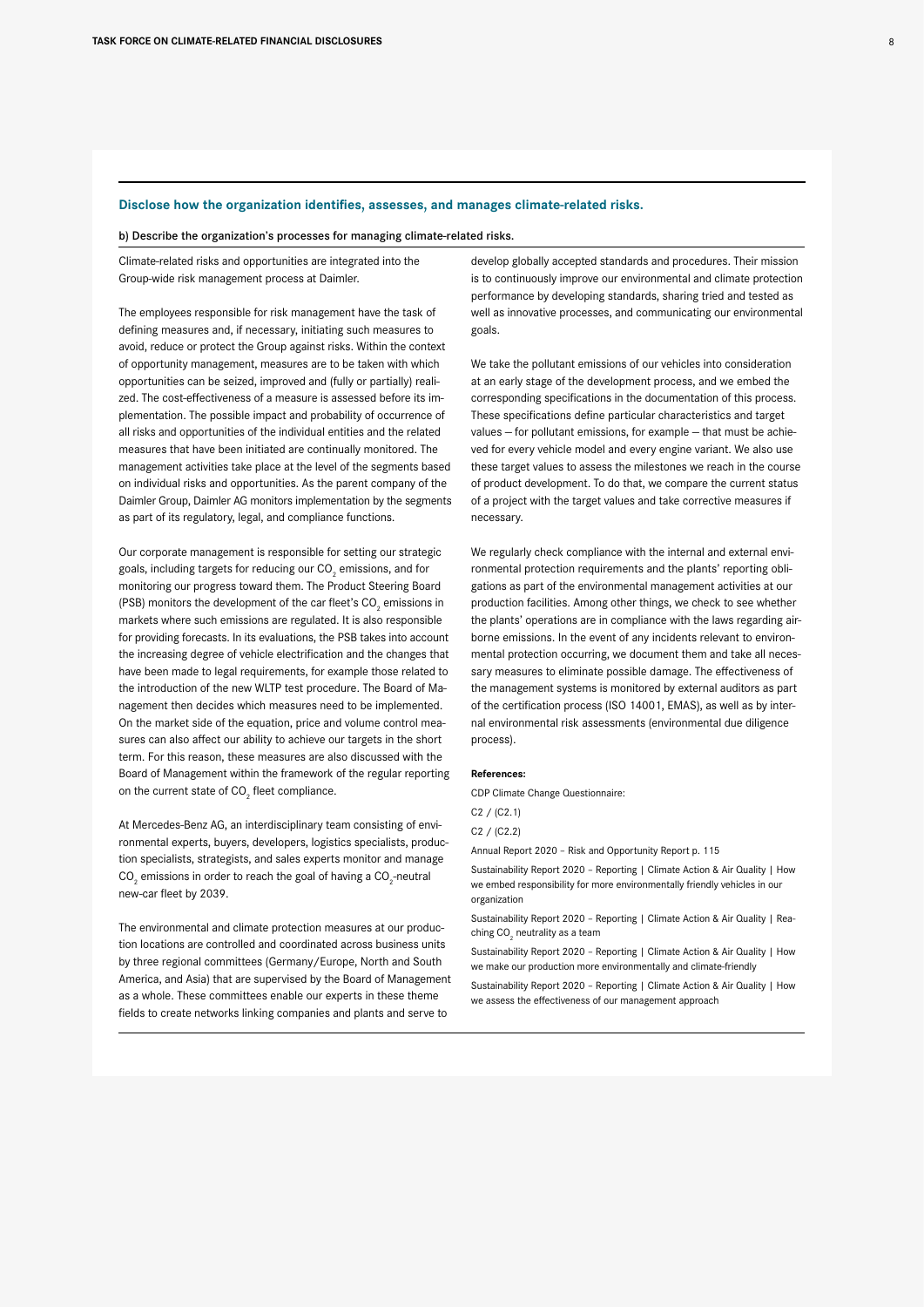#### <span id="page-9-0"></span>**Disclose how the organization identifies, assesses, and manages climate-related risks.**

#### c) Describe how processes for identifying, assessing, and managing climate-related risks are integrated into the organization's overall risk management.

The risk management system is intended to systematically and continually identify, assess, control, monitor and report on risks threatening the Daimler Group's existence and other material risks jeopardizing the Group's success, in order to support the achievement of corporate targets and to enhance risk awareness at the Group. The risk management system is integrated into the value-based management and planning system of the Daimler Group and is a fixed component of the overall planning, management and reporting process in the companies, segments and corporate functions.

The opportunity management system at the Daimler Group is based on the risk management system. The objective of opportunity management is to recognize the possible opportunities arising in business activities as a result of positive developments at an early stage, and to use them in the best possible way for the Group by taking appropriate measures. By taking advantage of opportunities, planned targets should be met or exceeded. Opportunity management considers relevant and realizable opportunities that have not yet been included in any planning.

In the context of the planning, risks and opportunities are considered with an observation period of up to five years. The reporting of risks and opportunities in the Management Report generally relates to a period of one year.

Risk assessment takes place on the basis of probability of occurrence and possible impact according to the levels "Low," "Medium" and "High." These levels also apply to the possible impact of opportunities. An analysis of the probability of occurrence is not considered here. When assessing the impact of a risk or opportunity, unless otherwise reported, its effect in relation to EBIT is considered.

Sustainability aspects and climate-related risks and opportunities are integrated into the Group-wide risk management process at Daimler. They are understood as conditions, events or developments involving environmental, social or governance factors (ESG), the occurrence of which may have an actual or potential impact on the Daimler Group's profitability, cash flows and financial position, as well as on its reputation.

Circumstances categorized as environmental issues include CO<sub>2</sub> emissions, extreme weather events, waste prevention, and recycling. Labor law standards, product safety, product liability, and suppliers' compliance with labor law standards are examples of circumstances categorized as social issues. The area of corporate governance is concerned with matters such as honesty in tax affairs, measures taken to prevent corruption, and ensuring data protection.

ESG-related risks and opportunities can be found in the respective categories of the Risk and Opportunity Report according to their cause. Daimler follows the recommendations of the Task Force on Climate-related Financial Disclosures (TCFD) with regard to climaterelated risks and opportunities.

#### **References:**

CDP Climate Change Questionnaire:

C2 / (C2.2)

Annual Report 2020 – Non-Financial Declaration p. 74

Annual Report 2020 – Risk and Opportunity Report p. 114, 115

Sustainability Report 2020 – Reporting | Sustainable Corporate Governance | Sustainability-related risks and opportunities are a fixed component of the Group-wide planning, controlling, and reporting process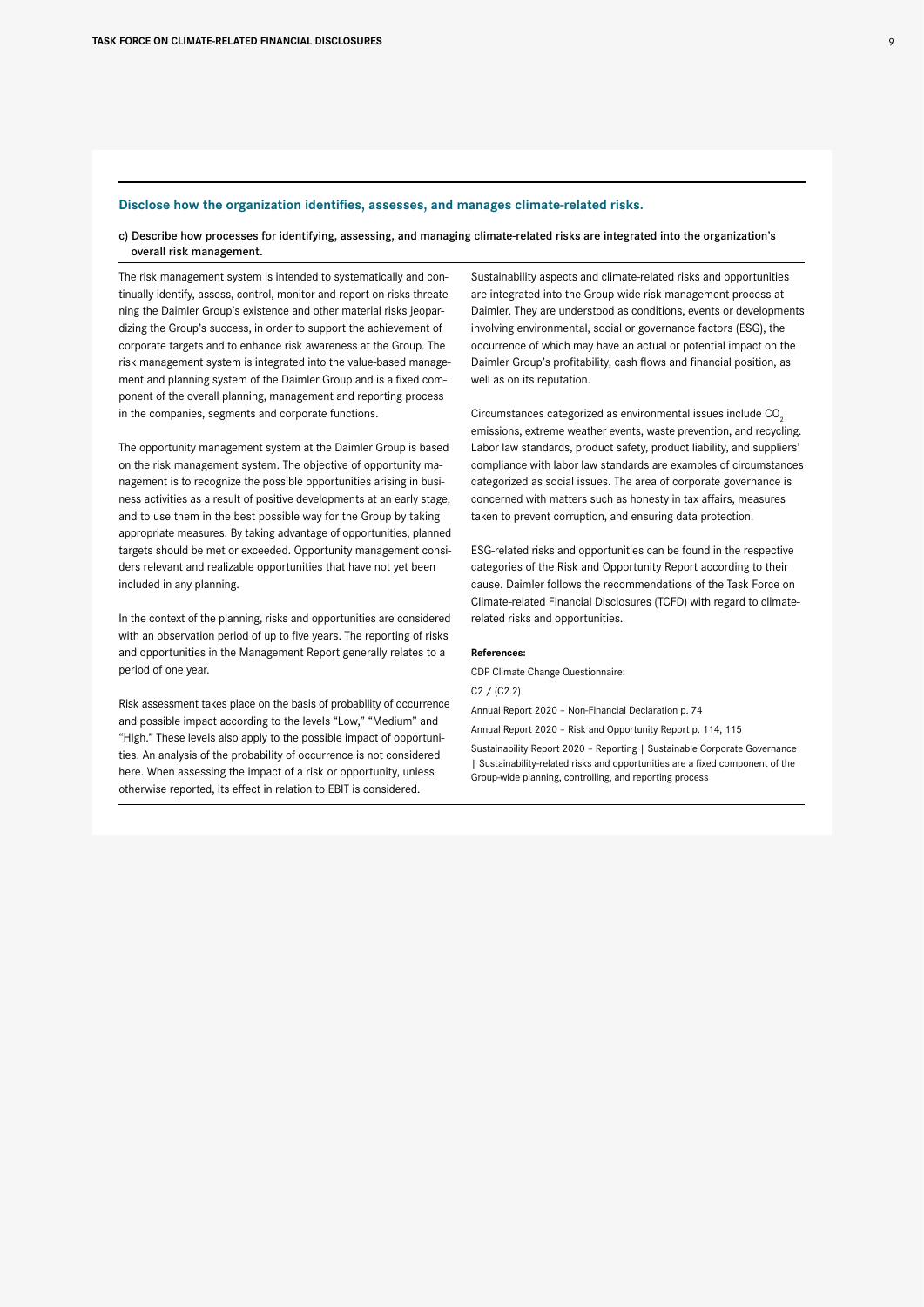## <span id="page-10-0"></span>Metrics & Targets

**Disclose the metrics and targets used to assess and manage relevant climate-related risks and opportunities where such information is material.**

a) Disclose the metrics used by the organization to assess climate-related risks and opportunities in line with its strategy and risk management process.

Our goal for Mercedes-Benz Cars & Vans is to make our entire new car fleet  $\mathrm{CO}_2$ -neutral by 2039. We plan to achieve this goal using a holistic approach that includes ambitious targets for all stages of automotive value creation — from the supply chain to production, the vehicle use phase, and vehicle disposal and recycling. We plan to offer our customers several electric variants in all Mercedes-Benz car segments (from the smart to large SUVs) by 2022 and to have plug-in hybrids or all-electric vehicles account for more than 50% of our car sales by 2030. By 2030, we also plan to reduce the greenhouse gas emissions of the new vehicle fleet during the vehicle use phase ("well-to-wheel") by more than 40% as compared to 2018. This target has been confirmed by the Science Based Targets Initiative (SBTI).

In the reporting year, the average  $\mathrm{CO}_2$  emissions of our total passenger car fleet in Europe (European Union, United Kingdom, Norway and Iceland) decreased to an estimated 104 g/km as measured on the basis of legal regulations (NEDC, including vans that are registered as passenger cars). This means that we achieved the  $\mathrm{CO}_2$  targets in Europe (European Union, United Kingdom, Norway and Iceland) in 2020. Whereas the  $\mathrm{CO}_2$  fleet targets were determined on the basis the NEDC in 2020, they will be based on the WLTP values in 2021, in accordance with the regulatory requirements. This will lead to an adjustment of the fuel consumption targets and an increase of the certification values. Due to their greater relevance, we have for the

first time defined the CO<sub>2</sub> emissions of our total passenger new car fleet in Europe as "the most important" non-financial performance indicator in the reporting year 2020.

At Daimler Trucks & Buses the ultimate goal is to achieve  $\mathsf{CO}_2$ -neutral transport on the road by 2050. As early as 2022, we want our vehicle portfolio to additionally include series-produced vehicles with batteryelectric drive systems in the main sales regions Europe, the United States and Japan.

Most of our CO<sub>2</sub> emissions are generated during the use phase of the vehicles. But greenhouse gas emissions are also generated in other segments of a vehicle's life cycle, and we take that into account in our overall  $\mathsf{CO}_2$  balance sheet.

#### **References:**

CDP Climate Change Questionnaire: C4 / (C4.1a) / (C4.1b) C4 / (C4.2) C9 / (C9.1) Annual Report 2020 – Non-Financial Declaration p. 76 Sustainability Report 2020 – Reporting | Climate Protection & Air Quality |

Our CO<sub>2</sub> balance applies to the entire life cycles of our products

b) Disclose Scope 1, Scope 2, and, if appropriate, Scope 3 greenhouse gas (GHG) emissions, and the related risks.

Most of our CO<sub>2</sub> emissions are generated during the use phase of the vehicles. But greenhouse gas emissions are also generated in other segments of a vehicle's life cycle, and we take that into account in our overall CO<sub>2</sub> balance sheet. We record the key figures we need for life cycle assessments and publish them in line with the basic principles of the Greenhouse Gas Protocol.

In line with this leading global life cycle assessment standard, we divide our CO<sub>2</sub> emissions into three categories called the Greenhouse Gas Scopes. Scope 1 comprises all the emissions we cause ourselves through the combustion of energy carriers at our production locations, such as the generation of electricity by our own power plants. Scope 2 includes all emissions that are generated due to the generation of energy we purchase from external sources, such as electricity. Scope 3 includes all the emissions that are generated before (upstream of) or after (downstream of) our production operations. For example, Scope 3 includes the  $\mathrm{CO}_2$  emissions that arise in the supply chain (purchased goods and services), as a result of

our vehicles' operation in customers' hands (the use phase, including the production of fuel and electricity), or in the recycling phase of the vehicles.

Further details on Scope 1 and Scope 2 emissions are available in our tool "Key figures environment" *(available for reporting year 2020 by March 29, 2021)*.

We have also been reporting our Scope 3 emissions for many years *(available for reporting year 2020 by March 29, 2021)*.

#### **References:**

CDP Climate Change Questionnaire: C5 / (C5.1) C6 / (C6.1) / (C6.2) / (C6.3) / (C6.5) / (C6.10) Sustainability Report 2020 - Reporting | Climate Protection & Air Quality | Our CO<sub>2</sub> balance applies to the entire life cycles of our products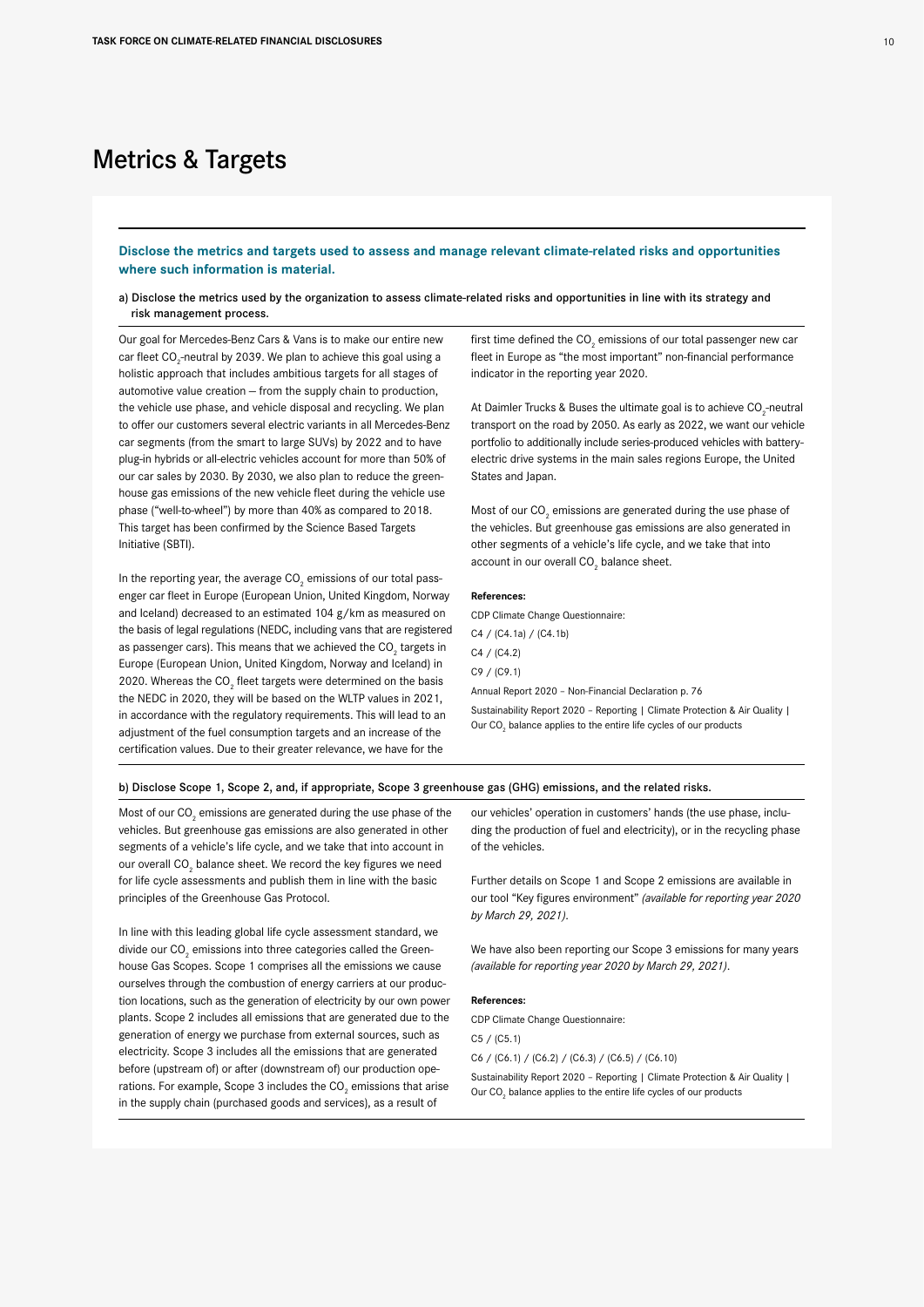#### <span id="page-11-0"></span>**Disclose the metrics and targets used to assess and manage relevant climate-related risks and opportunities where such information is material.**

#### c) Describe the targets used by the organization to manage climate-related risks and opportunities and performance against targets.

Our goal for Mercedes-Benz Cars & Vans is to make our entire new car fleet  $\mathrm{CO}_2$ -neutral by 2039. We plan to achieve this goal using a holistic approach that includes ambitious targets for all stages of automotive value creation — from the supply chain to production, the vehicle use phase, and vehicle disposal and recycling. We plan to offer our customers several electric variants in all Mercedes-Benz car segments (from the smart to large SUVs) by 2022 and to have plug-in hybrids or all-electric vehicles account for more than 50% of our car sales by 2030. By 2030, we also plan to reduce the greenhouse gas emissions of the new vehicle fleet during the vehicle use phase ("well-to-wheel") by more than 40% as compared to 2018. This target has been confirmed by the Science Based Targets Initiative (SBTI).

The ultimate goal at Daimler Trucks & Buses is to achieve  $\mathsf{CO}_2$ -neutral transport on the road by 2050. As early as 2022, we want our vehicle portfolio to additionally include series-produced vehicles with batteryelectric drive systems in the main sales regions Europe, the United States and Japan. In the second half of the decade, we plan to augment our vehicle portfolio with series-produced fuel cell vehicles that run on hydrogen. As it will take about ten years to completely renew a fleet by 2050, another of our goals is to only offer new

vehicles that are CO<sub>2</sub>-neutral in driving operation ("tank-to-wheel") in Europe, Japan and North America by 2039. Daimler's management is responsible for setting strategic goals, including targets for reducing our CO<sub>2</sub> emissions, and for monitoring the progress made in achieving these goals.

#### **References:**

CDP Climate Change Questionnaire:

C4 / (C4.1) / (C4.1a) / (C4.1b)

#### C4 / (C4.2)

Annual Report 2020 – Non-Financial Declaration p. 76

Sustainability Report 2020 - Reporting | Climate Protection & Air Quality | On the road to full compliance with  $\mathrm{CO}_2$  regulations for fleets

Sustainability Report 2020 – Reporting | Climate Protection & Air Quality | Mercedes-Benz Cars & Vans is pursuing ambitious climate-related goals

Sustainability Report 2020 – Reporting | Climate Protection & Air Quality | Daimler Trucks & Buses is pursuing ambitious climate targets

Sustainability Report 2020 – Reporting | Climate Protection & Air Quality | Climate protection goals for our plants

Sustainability Report 2020 – Reporting | Climate Protection & Air Quality | How we assess the effectiveness of our management approach